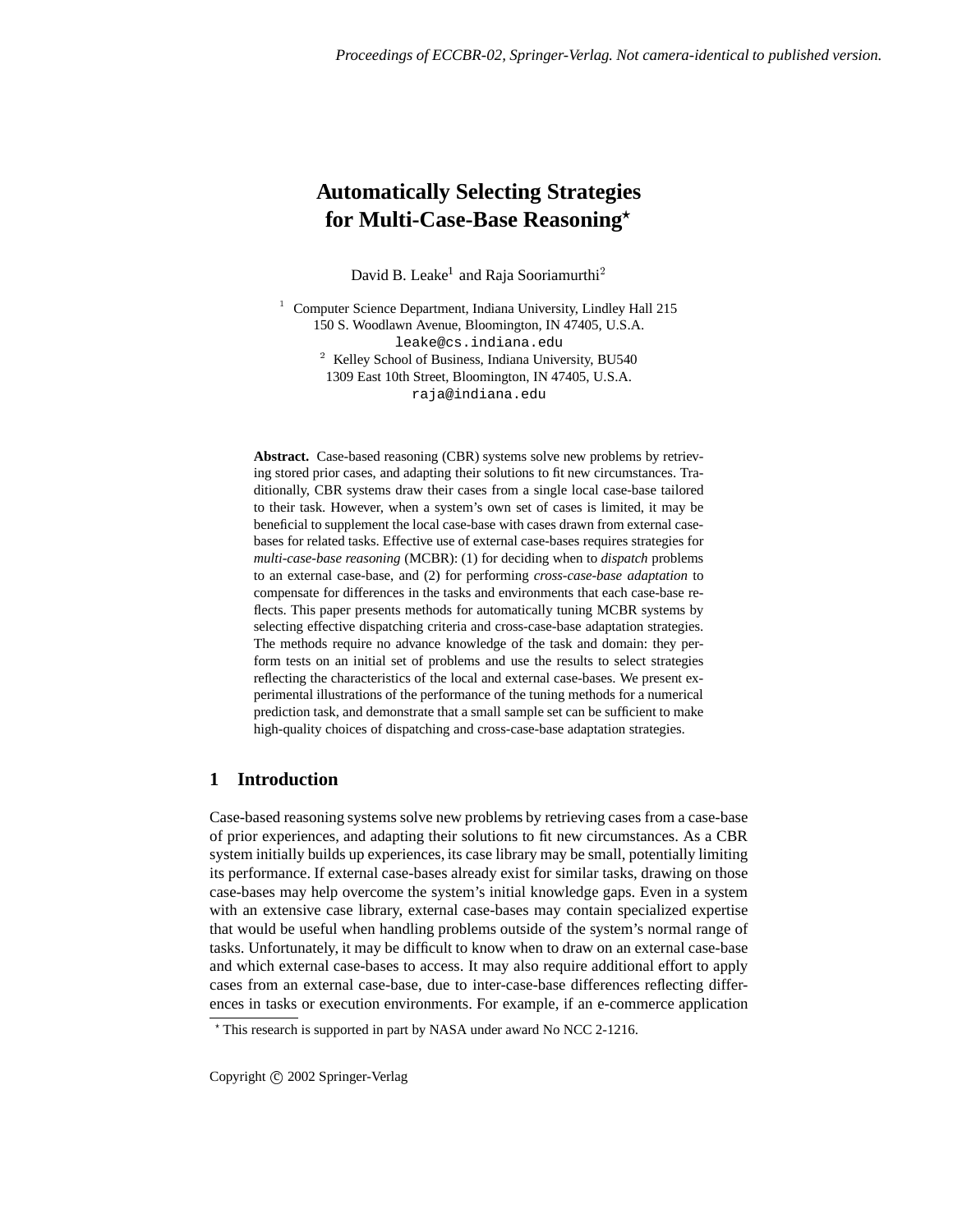quotes prices based on the product case-bases of different stores, one of which lists prices in dollars and the other in euros, adjustments will be needed to convert prices from the American case-base for European use. Thus, making effective use of the information in multiple case-bases requires a reasoning process that we call *multi-case-base reasoning:* reasoning about when to access external case-bases and how to apply their cases. The two central requirements are *case dispatching* processes, to determine the case-base to which to send a problem, and *cross-case-base adaptation* processes, to adjust solutions from one case-base in response to differences between the two case-bases. The success of these processes depends on selecting the right strategies for particular case-bases and task domains. This paper develops methods by which an MCBR system can automatically choose between case-bases and select useful cross-case-base adaptation strategies, and tests them for a numerical prediction task.

In principle, developing high-quality case dispatching and cross-case-base adaptation strategies could require arbitrarily-large amounts of knowledge about the task domain and available case-bases. However, MCBR may be useful even with imperfect dispatching strategies and cross-case-base adaptation knowledge. If the local case-base has only sparse coverage of the problem space, and an external case-base has extensive coverage, the benefits of accessing cases for more similar problems can sometimes counterbalance errors introduced by differences in solution characteristics, with a net performance improvement compared to relying on the local case-base alone [5]. The central question examined in this paper is how an MCBR system can predict whether MCBR will be useful and which MCBR strategies will be most effective. The paper presents and evaluates strategies for automatically tuning an MCBR system by determining case dispatching criteria and choosing between alternative cross-case-base adaptation strategies. The self-tuning methods calibrate a multi-case-base reasoning system by testing alternative methods on a small set of cases in the problem-stream and selecting strategies that do well on those tests.

The paper begins by discussing the motivations for multi-case-base reasoning and the factors affecting its performance. It then describes two dispatching strategies, and three simple methods for cross-case-base adaptation of cases with numerical solutions. These cross-case-base adaptation methods are applicable to cases which share a common representation, but whose suggested solutions differ due to differences in their task environments. The paper then presents experiments illustrating some of the factors involved in the performance of MCBR and the benefits of self-calibration. The paper closes with a discussion of the broader ramifications of this type of approach to maintaining case-based reasoning systems.

#### **2 Motivations for Multi-Case-Base Reasoning**

The success of CBR systems depends on their access to relevant stored cases. CBR research and applications generally assume that the only case source is the reasoner's own case-base, and focus on developing and refining a single, unified case-base. However, growing numbers of deployed case-based reasoning systems promise new opportunities for CBR systems to supplement their local case-bases, by drawing on the case-bases of other CBR systems addressing related tasks. Just as thousands of topic-specific informa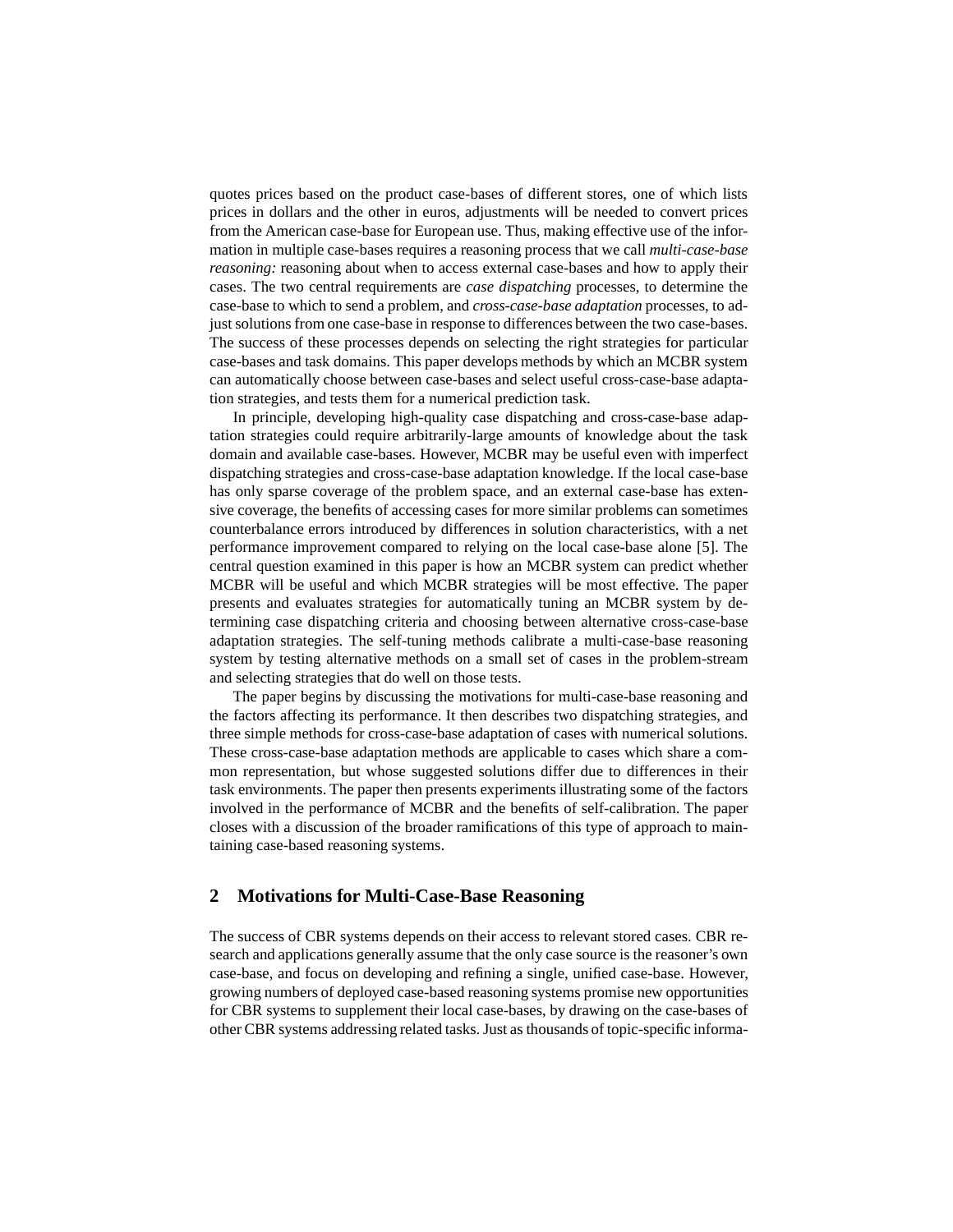tion sources are now available on the Web, multiple case-bases may eventually provide large-scale distributed, sharable information resources for CBR.

One way to exploit multiple case-bases might be to take an "eager" approach, merging and standardizing all their cases in preparation for future use. This is not always possible—the owners of different case collections will not necessarily be willing to contribute. Even when case-bases could be merged, however, MCBR's "lazy" approach of on-demand access may provide significant advantages [5, 6]. For very large case-bases, or when local storage is inadequate to store all cases (e.g., for a substantial case-base stored in a PDA), MCBR enables storing frequently-used cases locally and storing lesscommonly-used cases externally. When different sources generate the different casebases, keeping the case-bases distinct also facilitates a natural division of maintenance effort, with each source maintaining its own case-bases, and other users automatically benefitting as they retrieve their cases from the latest versions of the external case-bases. If the relationships between local and external case-bases change, adjustments are simple: only cross-case-base adaptation policies must be changed, rather than all the stored cases (e.g., if the dollar-euro exchange rate changes, only the cross-case-base adaptation procedure for prices must be changed).

The primary focus of this paper, however is on a use of MCBR that applies regardless of case-base size and maintenance concerns: using MCBR to guide case acquisition from related external case-bases, when a CBR system is building up its initial case-base. Compared to simply gathering and merging cases from all available case-bases, MCBR has three main advantages for this task. First, MCBR selectively adds only those cases needed to solve the problems the system actually encounters, keeping the case-base more compact. (For example, a New Yorker with a case-based restaurant advisor on a PDA may only need cases for New York; cases for other regions need not be merged unless—and until—the need arises.) Second, avoiding eager merging gives the flexibility to draw on any new case-bases that may become available, possibly enabling the system to choose to use higher-quality cases than would have been imported by eager merging. Third, when cross-case-base adaptation is required, using MCBR to import cases as needed can improve solution quality compared to performing cross-case-base adaptation on all external cases and eagerly merging them. Because cross-case-base adaptation may be imperfect, sometimes solving a problem using a local case for a lesssimilar problem will give better results than solving it using a cross-case-base-adapted version of an external case generated for a more similar problem. The case-dispatching strategies of MCBR take this into account in their decisions about when to draw on external case-bases, but eager merging—by simply performing cross-case-base adaptation on all cases and merging the case-bases—looses that capability.

#### **3 Factors Affecting Performance of Multi-Case-Base Reasoning**

Whether it is beneficial to draw on an external case-base depends primarily on five factors. The usefulness of MCBR is increased if:

1. **The external case-base has needed competence that the local case-base lacks:** If the local case-base lacks cases sufficiently similar to a problem, it can be worthwhile to dispatch the problem to a case-base with similar cases, even if cross-case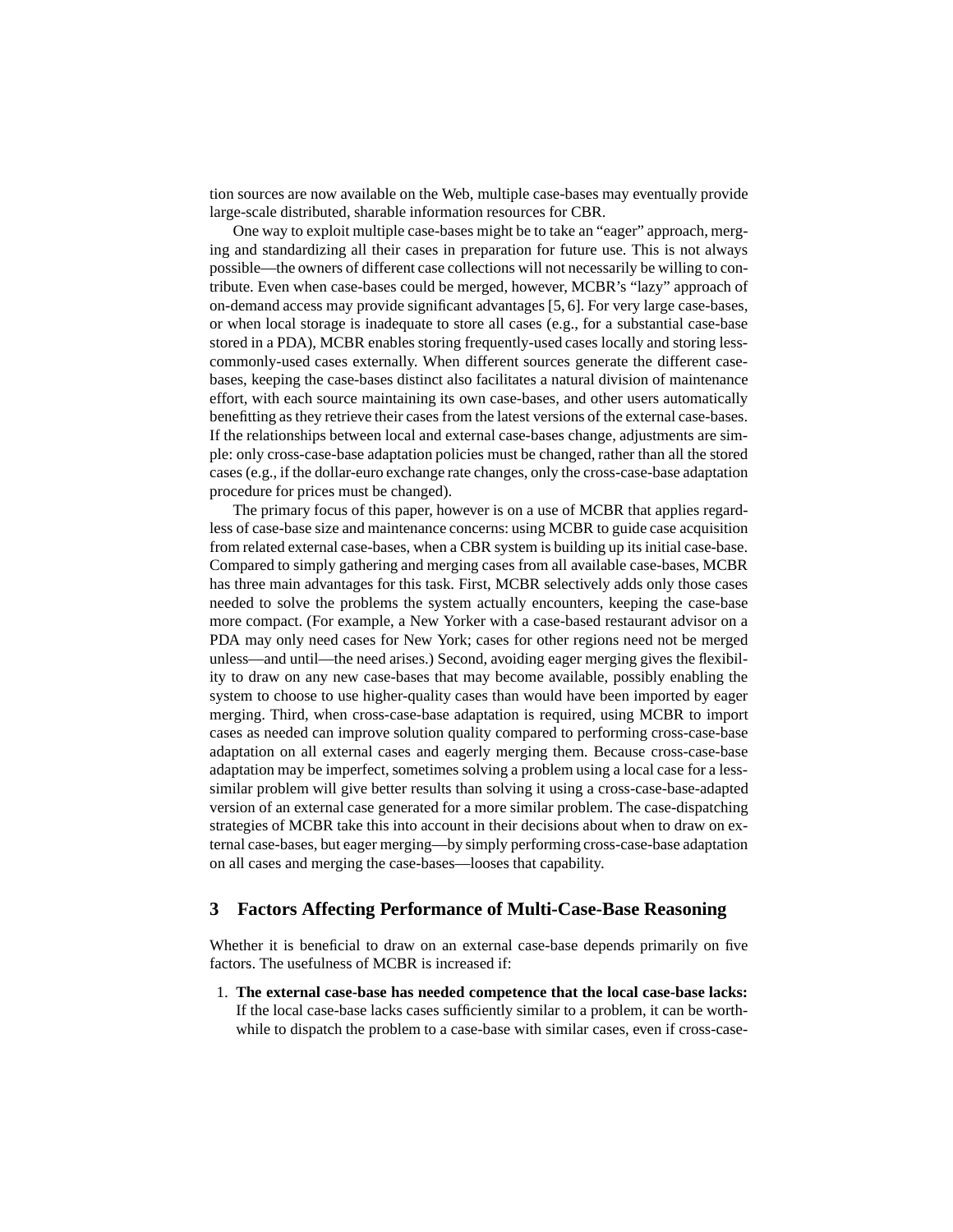base adaptation is weak—the benefits of more similar prior cases may counterbalance errors introduced by cross-case-base adaptation.

- 2. **The local and external case-bases have similar representations:** If local and external case-bases use dissimilar representations, conversion from one to another may significantly increase the burden for MCBR. Our methods assume matching representations, to focus on issues in dispatching and cross-case-base adaptation, but we return to this issue in Section 6.
- 3. **Cases for similar problems in the local and external case-bases have similar solutions:** In this situation, minimal cross-case-base adaptation will be needed.
- 4. **Cross-case-base adaptation is strong and/or local adaptation is weak:** Highquality local adaptation procedures can provide good solutions despite sparse local coverage, decreasing the need for dispatching. Conversely, high-quality cross-casebase adaptation can effectively augment the local case-base with high-quality external cases, increasing the benefit of dispatching, and helping to overcome problems with weak local adaptation knowledge.
- 5. **External case-bases are easily accessible:** Accessing an external case-base may impose additional costs reflecting factors such as access fees, access delays, and bandwidth used. These factors must be balanced with quality considerations when deciding whether to dispatch cases to external case-bases.

The experiments in Section 5 will explore how different levels of local competence affect the overall benefits of dispatching, given weak cross-case-base adaptation knowledge, and how learning can assist in automatically selecting dispatching and cross-casebase adaptation strategies. The next section describes our strategies for cross-case-base adaptation, case dispatching, and automatic self-calibration.

# **4 Strategies for Multi-Case-Base Reasoning**

Applying MCBR requires augmenting standard CBR with mechanisms to decide when to dispatch problems to external case-bases, where to dispatch them, and how to perform cross-case-base adaptation of the returned cases.

#### **4.1 Samples of Knowledge-Light Cross-Case-Base Adaptation Strategies: Global and Local Interpolations**

To illustrate the self-calibration process, we consider how it can be used to choose between four cross-case-base adaptation strategies for the task of case-based numerical prediction. One of these is the baseline of the identity (i.e., no cross-case-base adaptation); the other three are simple "knowledge-light" methods that can be derived from the case-bases involved, without requiring domain-specific knowledge.

- 1. **No cross-case-base adaptation (ID):** This uses the identity function for crosscase-base adaptation, giving a baseline for comparison with other methods.
- 2. **Linear interpolation, based on global min and max (Minmax):** This method pairs the minimum and maximum solution values in both case bases, and estimates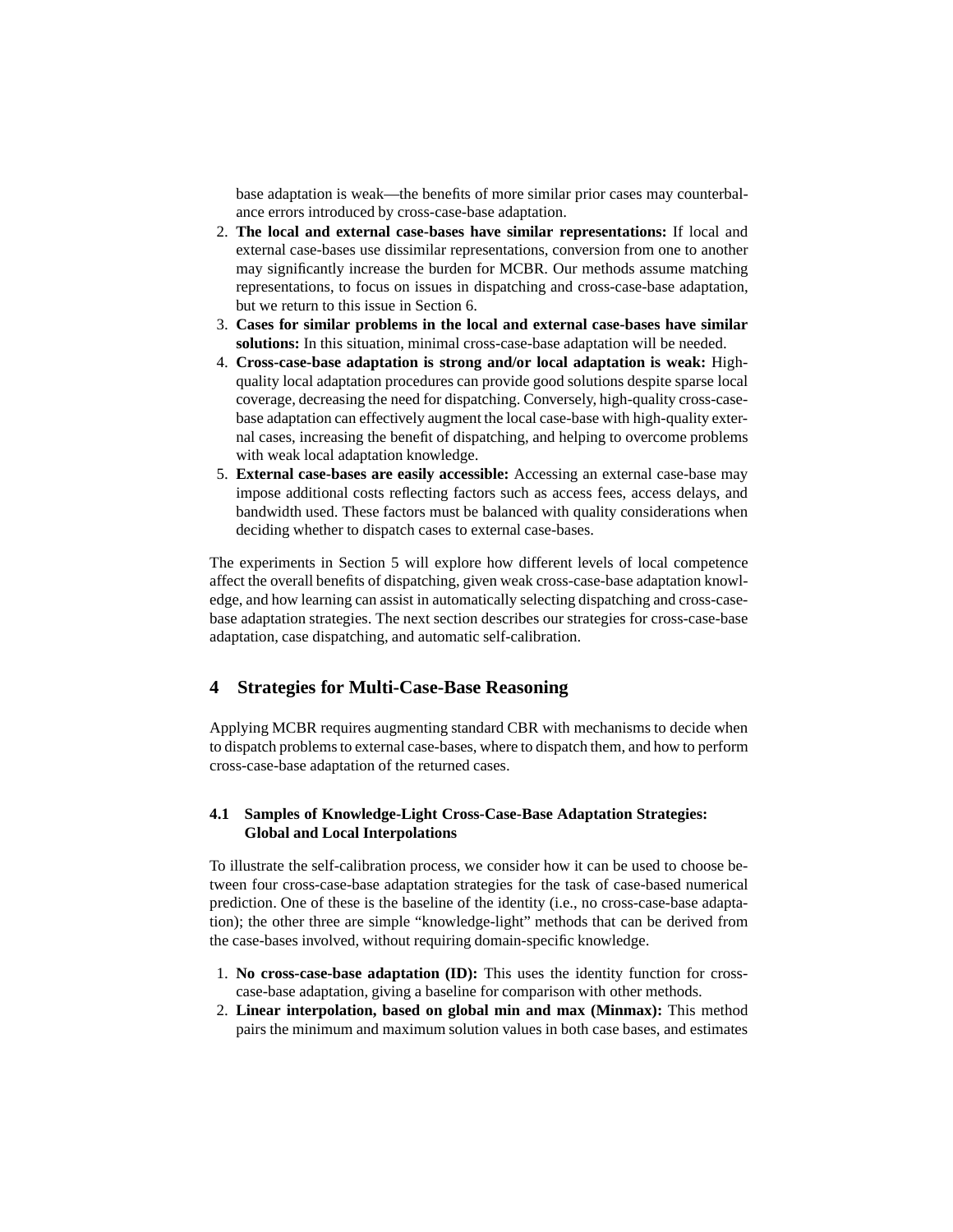#### $CBA1(P, local\_CB, external\_CB)$

- $1 \rightarrow$  Calculate solution in external CB
- 2 external soln  $\leftarrow$  solution to P using external CB
- $3 \rightarrow$  Calculate scale factor for cross-case-base adaptation
- 4 reference external case  $\leftarrow argmin_{C\in external\_CB}dist(P, C)$
- 5 reference external prob $\leftarrow$  problem part of reference external case
- 6 reference external soln  $\leftarrow$  soln to reference external prob using external CB
- 7 reference local soln  $\leftarrow$  solution to reference external prob using local CB
- 8 scale\_factor  $\leftarrow$  reference\_local\_soln/reference\_external\_soln
- 9  $\triangleright$  Return external solution scaled for consistency with local CB
- 10 Return  $external\_soln * scale\_factor$

**Algorithm 1.** CBA1. This method scales external solutions to fit the local case-base, using a scale factor based on comparing the external and local solutions for a similar reference problem already in the external case-base.

conversions of values in the external case-base by linear interpolation to the local case-base. This strategy will be usable if the extreme values of the case-bases are available, and will be effective to the extent that (1) there is a correspondence between extremes in both case-bases, and (2) the correspondence between intermediate values can be approximated as globally linear.

- 3. **Local approximation, based on calculating a scale factor starting from the most similar external case (CBA1):** This method calculates a new scale factor for each problem. Given an input problem, it retrieves the external case  $C$  for the most similar problem. The problem solved by  $C$  is then re-solved in the local case-base, and a scale factor is determined by the ratio of the local and external solutions. The solution of the input problem is calculated by solving it in the external case-base, and multiplying the result by the scale factor (Algorithm 1).
- 4. **Local approximation, based on calculating a scale factor starting from the most similar local case (CBA2):** This method is analogous to CBA1, but calculates the scale factor based on the most similar local case.

#### **4.2 Case Dispatching and Calibration**

We consider two case dispatching strategies. The first, *threshold-based dispatching* [5], dispatches problems to an external case-base if local cases are not available for sufficiently similar problems. This method can be used to decide whether a problem is processed locally or dispatched to an external case-base. Because performance depends on setting the right dispatching threshold for the case-bases and cross-case-base adaptation strategies, we also describe an algorithm for setting the dispatching threshold based on a set of test problems. The second strategy, *case-based dispatching*, dispatches problems to the case-bases that best solved similar problems in the past. This strategy can be used to dispatch to an arbitrary number of case-bases, and—because it bases its choices on tests using the current case-bases—automatically reflects the characteristics of the specific case-bases and cross-case-base adaptation strategies.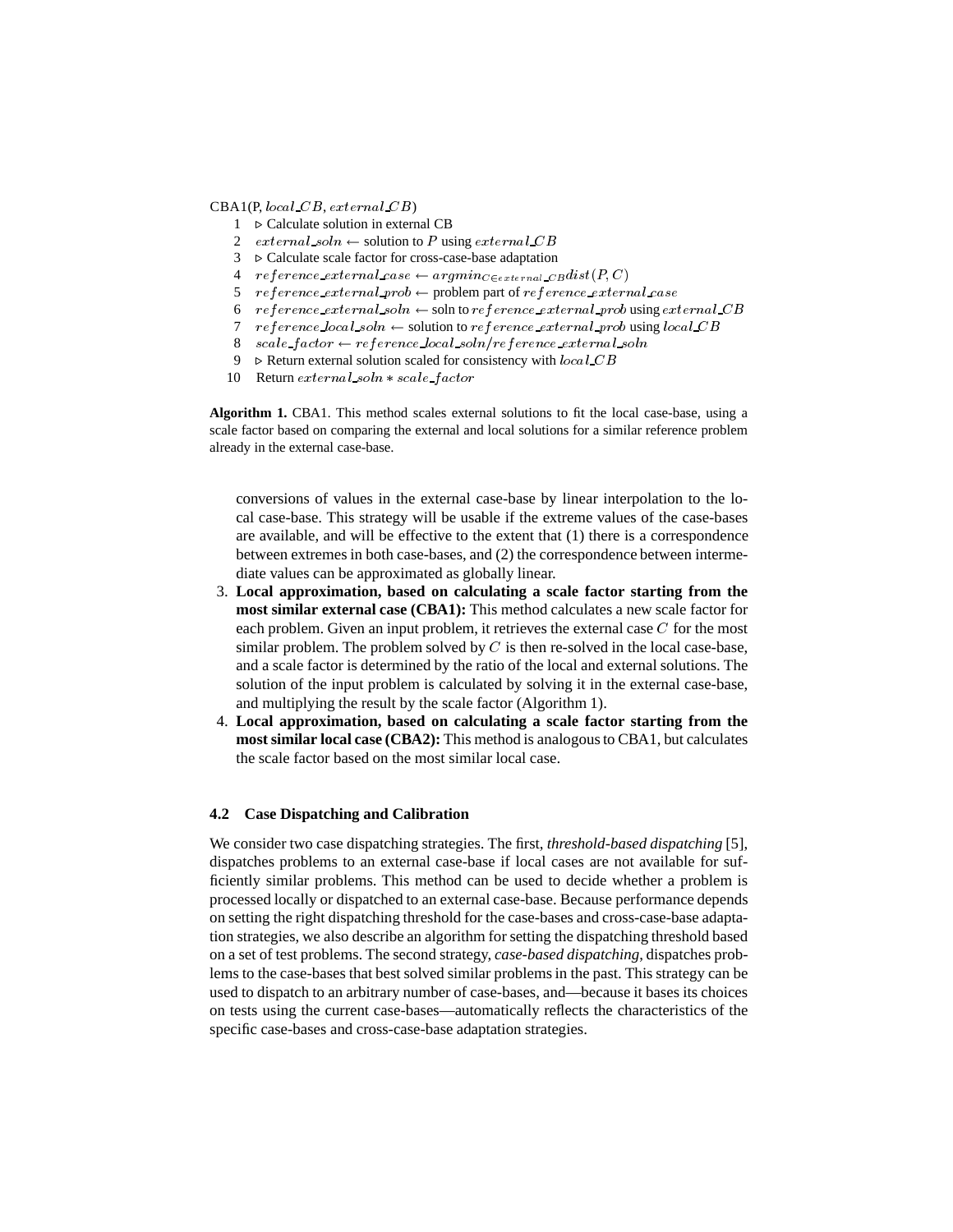THRESHOLDDISPATCH(P, k, local CB, external CB)

|   | 1 $local\_soln\_dist \leftarrow$ average distance from P to the k nearest cases in $local\_CB$ |                                                                                           |
|---|------------------------------------------------------------------------------------------------|-------------------------------------------------------------------------------------------|
|   | 2 if $local\_soln\_dist \leq dispatch\_threshold$                                              |                                                                                           |
|   | <b>then</b> solve P using local $CB$                                                           |                                                                                           |
| 4 | else                                                                                           | $external\_soln\_dist \leftarrow avg$ . dist. from P to k nearest cases in $external\_CB$ |
|   |                                                                                                | <b>if</b> $local\_soln\_dist \leq external\_soln\_dist$                                   |
| 6 |                                                                                                | <b>then</b> solve P using local $CB$                                                      |
|   |                                                                                                | <b>else</b> solve P using external $CB$                                                   |

**Algorithm 2.** Distance-threshold-based case dispatching algorithm.

*Threshold-Based Dispatching:* In threshold-based dispatching, a fixed threshold  $T \geq 0$ determines the maximum acceptable distance between new problems and the problems in stored local cases. A problem  $P$  is dispatched to the external case-base if and only if both (1) P is judged too dissimilar to the problems solved by local cases, and (2) the external case-base contains more similar cases than the local case-base. Algorithm 2 summarizes our dispatching method. Because it is designed for systems using k-NN retrieval, it considers the average similarity between  $P$  and the k most similar cases.

*Calibrating threshold-based dispatching:* Our method for selecting a dispatching threshold examines a test set of problems (e.g., the first problems in the problem-stream), and selects a threshold value to maximize a pre-defined function assessing the utility of solutions. If the goal is simply to maximize the number of problems solved correctly, the utility function assigns a value of 1 if the problem is solved correctly, and 0 if it is solved incorrectly. However, the utility function could also reflect factors such as percent error, solution generation time, bandwidth use, fees to access a particular case-base, etc.

The calibration algorithm first sorts the test problems  $p_i$  in ascending order according to their average distance  $d_{p_i}$  from the nearest case in the local case-base. The midpoints between  $d_{p_i}$  values for adjacent problems are taken as candidate dispatching thresholds; two additional possible thresholds are 0 and infinity. The choice of the threshold can be seen as dividing this ordered set: When a threshold is chosen, all problems with smaller  $d_{p_i}$  values will be processed locally, and all other problems will be dispatched. A threshold of zero results in all problems being dispatched; a threshold of infinity corresponds to all problems being solved locally.

The calibration algorithm computes the solution for each test problem in both the local and external case-base and applies the utility function to determine the utility of the resulting solution. It chooses the threshold  $T$  to maximize the sum of the utility function values when each problem is solved in the case-base determined by the threshold. In the following experiments, our utility function measures prediction performance.

*Case-Based Case Dispatching and Calibration:* In our case-based case dispatching method, a *dispatching case-base* is generated by solving the test problems in different case-bases and recording the utilities of the solutions from those case-bases. The dispatching case-base is then used to predict the performance of each candidate case-base (local or external) for similar future problems. Given a new problem to solve, the lo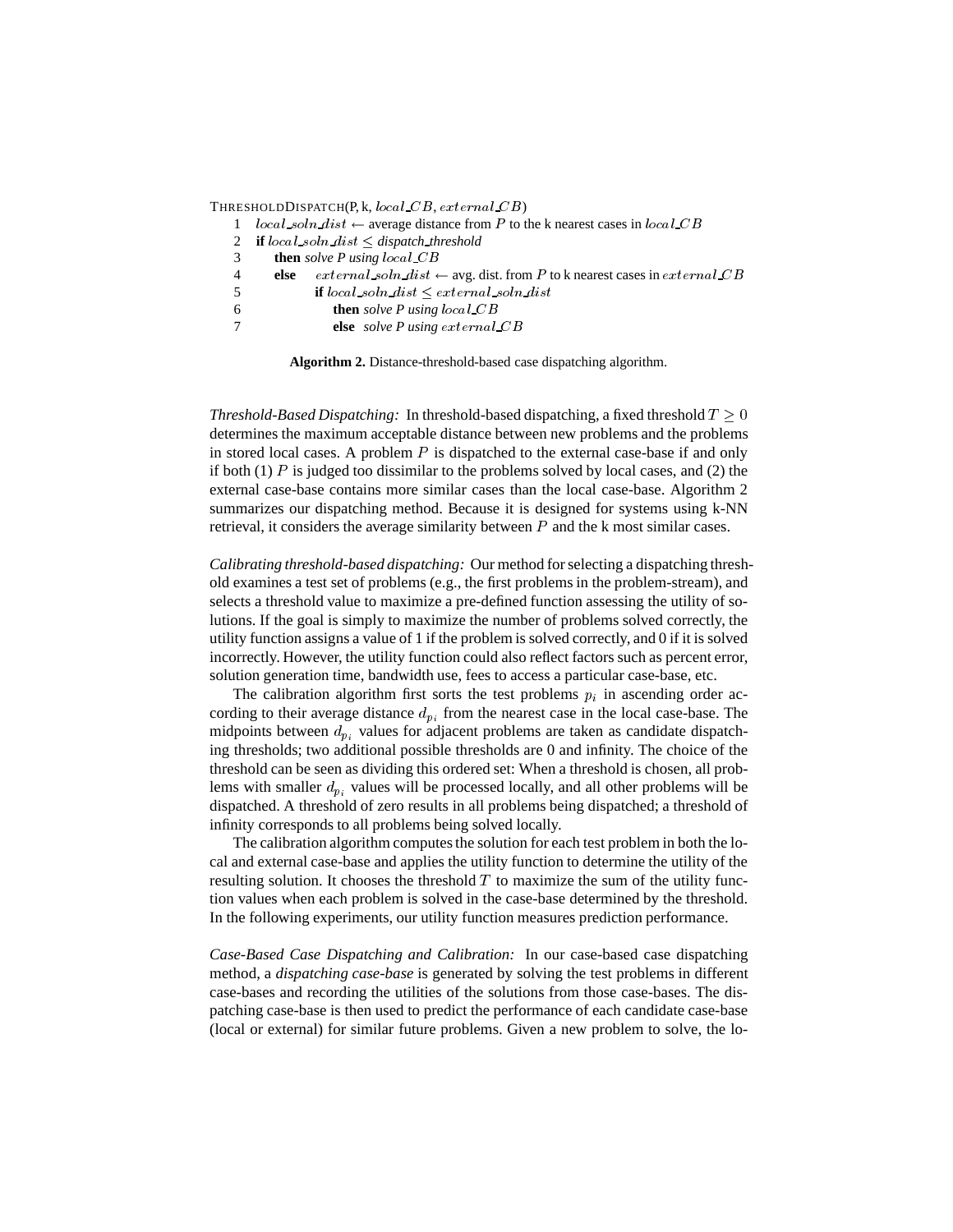cal or external case-base to use is determined by a weighted voting scheme, in which each problem in the dispatching case-base votes for the local case-base or an external case-base, whichever solved it most effectively, and the votes are weighted according to the similarity of each problem in the dispatching case-base to the new problem to be solved. The dispatching case-base is built by solving each test problem in the local case-base and in each external case-base, and storing cases containing the test problem, case-base identifier, and utility value.

When an input problem is received during normal processing, the problem is dispatched to the case-base (local or external) with highest expected utility, according to the following formula. Let <sup>P</sup> be an input problem, let *k-reference probs(P)* be the k nearest neighbors of P in the dispatching case-base, and  $\text{soln\_utility}(R, CB)$  be the utility of solving reference problem R using case-base CB. The expected utility of using case-base  $CB_i$  to solve P is calculated by:

 $CB\_utility(CB_i, P) = \frac{1}{k} \sum_{R \in \mathcal{k}\text{-reference\_probs}(P)} soln\_utility(R, CB_i).$ P is dispatched to the case-base  $CB_i$  that maximizes  $CB_$ utility( $CB_i, P$ ).

#### **4.3 Combining Dispatching with Selection of Cross-Case-Base Adaptation Strategies**

A variant of the threshold-based calibration algorithm can be used to select both a dispatching method and a cross-case-base adaptation strategy. In that method, the calibration process applies each cross-case-base adaptation strategy to each problem in the test set, and sets the threshold and cross-case-base adaptation procedure to the combination that maximizes the sum of the utilities for the test problems.

Because the case-based dispatching method makes its choices based on performance on similar problems, it can also easily be extended to simultaneously select the external case-base and cross-case-base adaptation strategy most applicable to a particular type of problem. To build the dispatching case-base, each test problem is solved using all combinations of case-bases and adaptation strategies, with the best case-base and cross-case-base adaptation strategy stored in the dispatching case-base. When the system processes a new problem, the voting procedure then votes for pairs (case-base, cross-case-base adaptation strategy). The application of this type of approach to federations of case-bases is discussed in [6].

## **5 Experimental Illustrations**

We conducted experiments both to study the effects of case dispatching and cross-casebase adaptation methods, and to explore the calibration strategies of the previous section. Our experiments explored the following questions:

- 1. How do dispatching threshold and cross-case-base adaptation strategies affect system performance? This provides a baseline illustration, replicating results from [5] using a different case-base.
- 2. Can threshold-based dispatching with a small calibration set select the right crosscase-base adaptation strategy?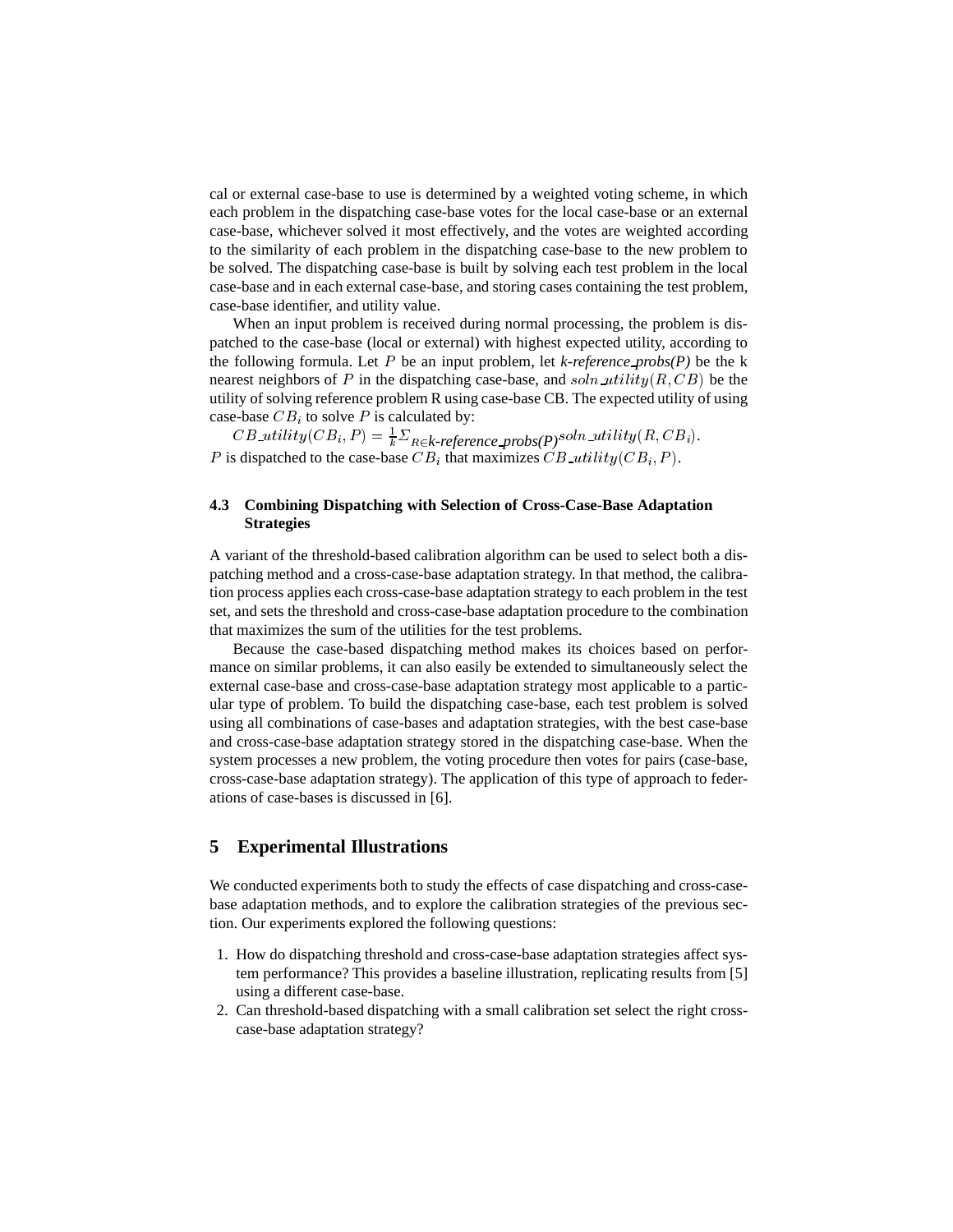- 3. Can case-based dispatching with a small calibration set predict the right external case-base and cross-case-base adaptation strategy?
- 4. How does the size of the calibration problem set affect the performance of casebased dispatching and selection of cross-case-base adaptation strategies?

Questions (1) and (2) address dispatching to a single external case-base; (3) and (4) consider dispatching to a set of external case-bases.

#### **5.1 Experimental Setup**

The task for our experiments was predicting median housing prices, using a publiclyavailable data set published on the web by the Delve group (Data for Evaluating Learning in Valid Experiments).<sup>3</sup> This data set includes 22,784 cases from the 1990 U.S. census, divided by states. The experimental task was predicting prices from partial case-bases for one state, augmented by drawing on the complete case-base for another state (or states) as the external case-base(s). Here all cases use the same representation scheme, but the price for a given set of property features will change based on differences in the housing markets in different states. Intuitively, this prediction task can be seen as related to what a real estate appraiser might do after moving to a new area, when it is necessary to reason from a combination of local and non-local experience. The state case-bases used (with their abbreviations and sizes) are Alabama (AL, 470 cases), Arkansas (AK, 471 cases), Florida (FL, 752 cases), Indiana (IN, 590 cases), Illinois (IL, 1308 cases), Kentucky (KY, 471 cases), Ohio (OH, 1051 cases) Mississippi (MI, 500 cases), and Nevada (NV, 56 cases).

We expect multi-case-base reasoning to be most useful early on, when the reasoner has a limited local case library. To model the stages in the growth of a case-base, sparse versions of the local case-bases were generated by randomly selecting varying percentages of the original local case-base. In what follows, the initial case-bases are designated by  $CB_1$ , and the sparse versions of these case-bases as  $CB_1^*$ . Prediction performance is evaluated using all problems in the full  $CB<sub>1</sub>$  case-base as test problems (except those used as test problems for selecting the dispatching threshold or for casebased dispatching), with leave-one-out cross validation. Performance is measured by counting the number of cases whose prices were predicted correctly to within an error margin of 20%. All predictions are done using a distance weighted 3-nearest-neighbor algorithm (3-NN). Note that no effort was made to tune feature weights to achieve better performance; the goal was to study the comparative value of MCBR, rather than to maximize performance.

#### **5.2 How do dispatching threshold and cross-case-base adaptation strategies affect system performance?**

In this experiment, the system determined whether to handle the case locally within  $CB_1^*$  or to dispatch it to an external case-base  $CB_2$ , based on the problem's similarity to cases in  $CB_1^*$  and  $CB_2$  and on the dispatching threshold. If the problem was

<sup>3</sup> http://www.cs.toronto.edu/˜delve/data/census-house/desc.html.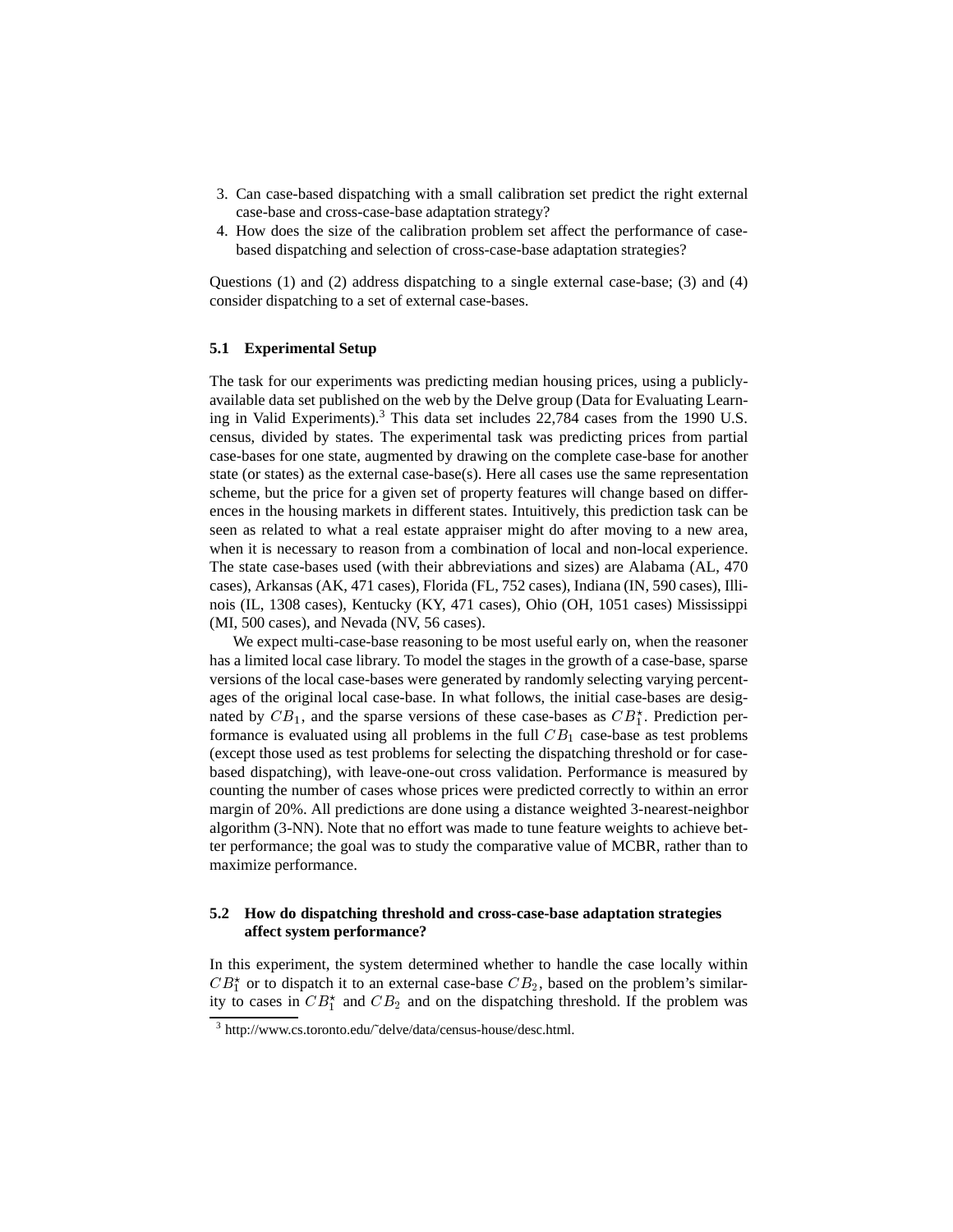

**Fig. 1.** Prediction accuracy for AL housing prices, using a sparse case-base of AL census data supplemented with dispatching to a full case-base of KY prices, with cross-case-base adaptation.

dispatched, cross-case-base adaptation was applied to the predicted value from  $CB<sub>2</sub>$ before evaluating its accuracy. Figure 1 illustrates the impact of dispatching criteria and choice of adaptation strategies on performance. Here the local and external case-bases both reflect somewhat similar tasks (predicting house prices in AL and KY), but with very different competences—the local case-base of AL cases is very sparse.  $CB_1^{\star}$  contains only 5 cases, drawn randomly from census data for AL, compared to the full KY case-base  $CB_2$ .

Figure 1 shows prediction accuracies of the four different cross-case-base adaptation strategies from Section 4.1 (ID, Minmax, CBA1 and CBA2). Identity cross-casebase adaptation is indicated by  $CB_1^* + CB_2$ ; linear adaptation based on global min and max is indicated by  $CB_1^* + CB_2 + \text{minmax}$ ; the two local adaptation methods are indicated by  $CB_1^* + CB_2 + \text{chal}$  and  $CB_1^* + CB_2 + \text{cba2}$ , respectively. The horizontal line, marked  $CB_1^*$ , shows baseline performance with no case dispatching. For other conditions, problems are dispatched when no "sufficiently similar" cases are available in  $CB_1^*$ , following Algorithm 2.

These experiments were run for a wide range of sparse case-bases. When the distance threshold is too low, problems are dispatched when they could be solved locally, and performance may be degraded by flaws in cross-case-base adaptation. When the threshold is too high, cases are solved locally even when they are outside of the local case-base's competence. However, for the right choice of threshold, as in the 60% dispatched condition of the graph, performance noticeably surpasses the local case-base alone. This pattern appears primarily in sparse case-bases—in our experiments, dispatching had less benefit as the density of the local case-bases increased.

We note that performance depends on both the dispatching threshold and the crosscase base adaptation strategies chosen. For this sample data, performance is actually worse with CBA1 adaptation than if problems are dispatched with no cross-case-base adaptation at all. This example shows that the choice of appropriate strategies is crucial to the success of MCBR.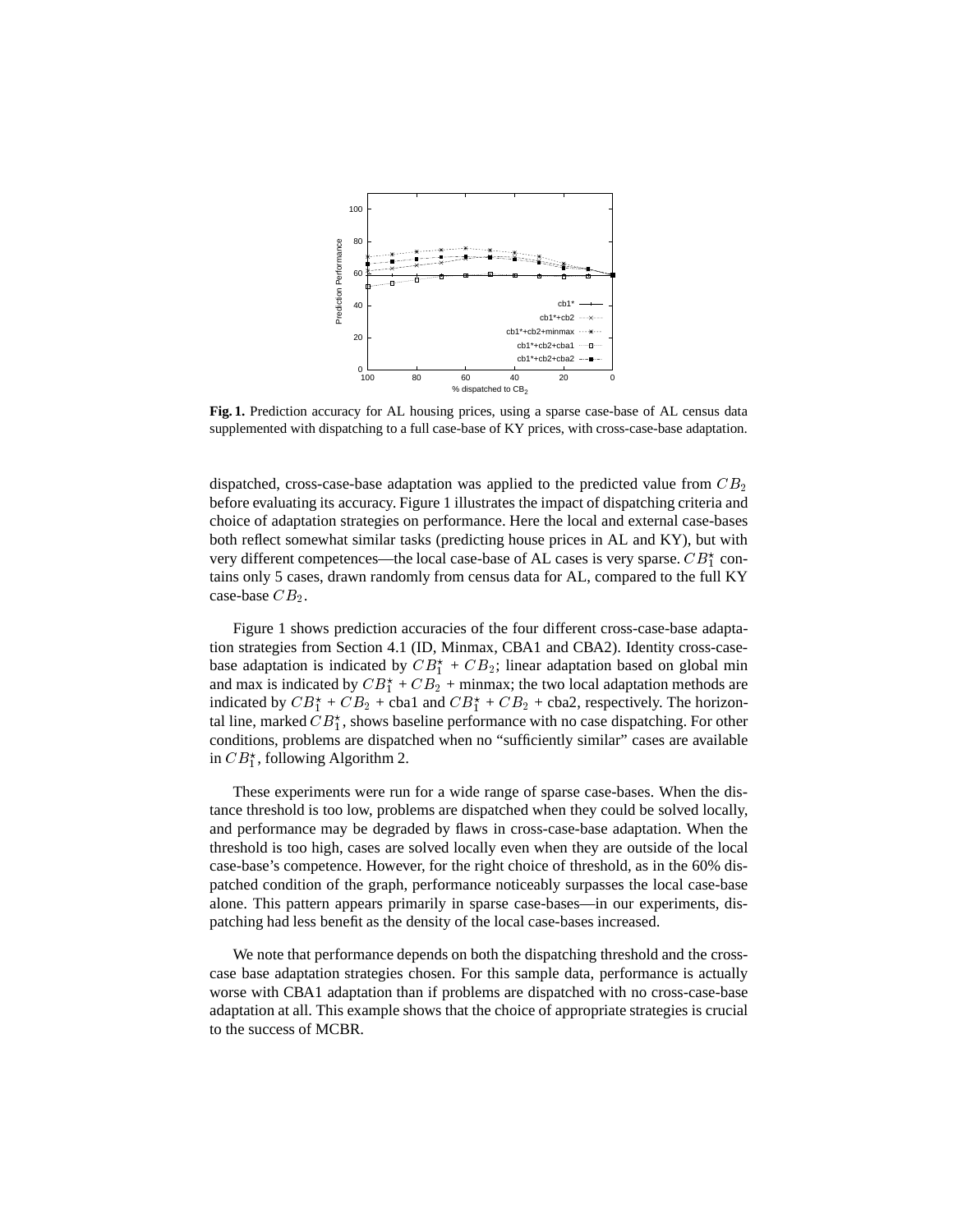

**Fig. 2.** Left: Predicting AL median house prices, using a sparse AL case-base as the local casebase, with an external case-base of MI census data. Right: Predicting AL prices, using a sparse AL case-base as the local case-base and and an external case-base of KY census data.

## **5.3 Can threshold-based dispatching with a small calibration set predict the right cross-case-base adaptation strategy?**

To explore the feasibility of automatically selecting strategies to tune case dispatching and cross-case-base adaptation, we performed a series of experiments, the results of some of which are shown in Figure 2. These show two samples of the effects of the calibration process for selecting the cross-case-base adaptation strategy to use for two different external case-bases, MI and KY. For both graphs, the local case-bases are randomly-selected subsets of the AL case-base. Tests were run for subsets containing 1%, 2%, and 5% of the AL cases, to simulate effects as the local case-base grows over time. For each density, the first bar shows predictive accuracy with no cross-case-base adaptation (ID), the second with minmax, the third and fourth with  $CBA<sub>1</sub>$  and  $CBA<sub>2</sub>$ , and the last (LRN) with the learned method selected by the threshold-based calibration process described in Section 4.2. Graphs represent the average of 10 runs, each using a 10-problem test set for calibration and the remaining 460 AL cases for testing.

For both examples, the case-bases are sufficiently similar that the identity crosscase-base adaptation gives good performance. However, better performance is sometimes achieved with other methods, and the best methods vary. For example, for the MI external case-base and 1% local case-base, the identity outperforms all other methods, and is noticeably superior to minmax. For the KY external case-base and 1% local case-base, minmax outperforms the identity. Thus, selecting a single fixed strategy will sometimes give poor performance, and the question is whether calibration can consistently give performance close to that of the optimal strategy, whichever that strategy may be. In these experiments, calibration resulted in performance close to that of the optimal strategy. Although these choices were surpassed on individual runs, calibration resulted in better average performance than any fixed strategy, even though calibration was based on only 10 test problems.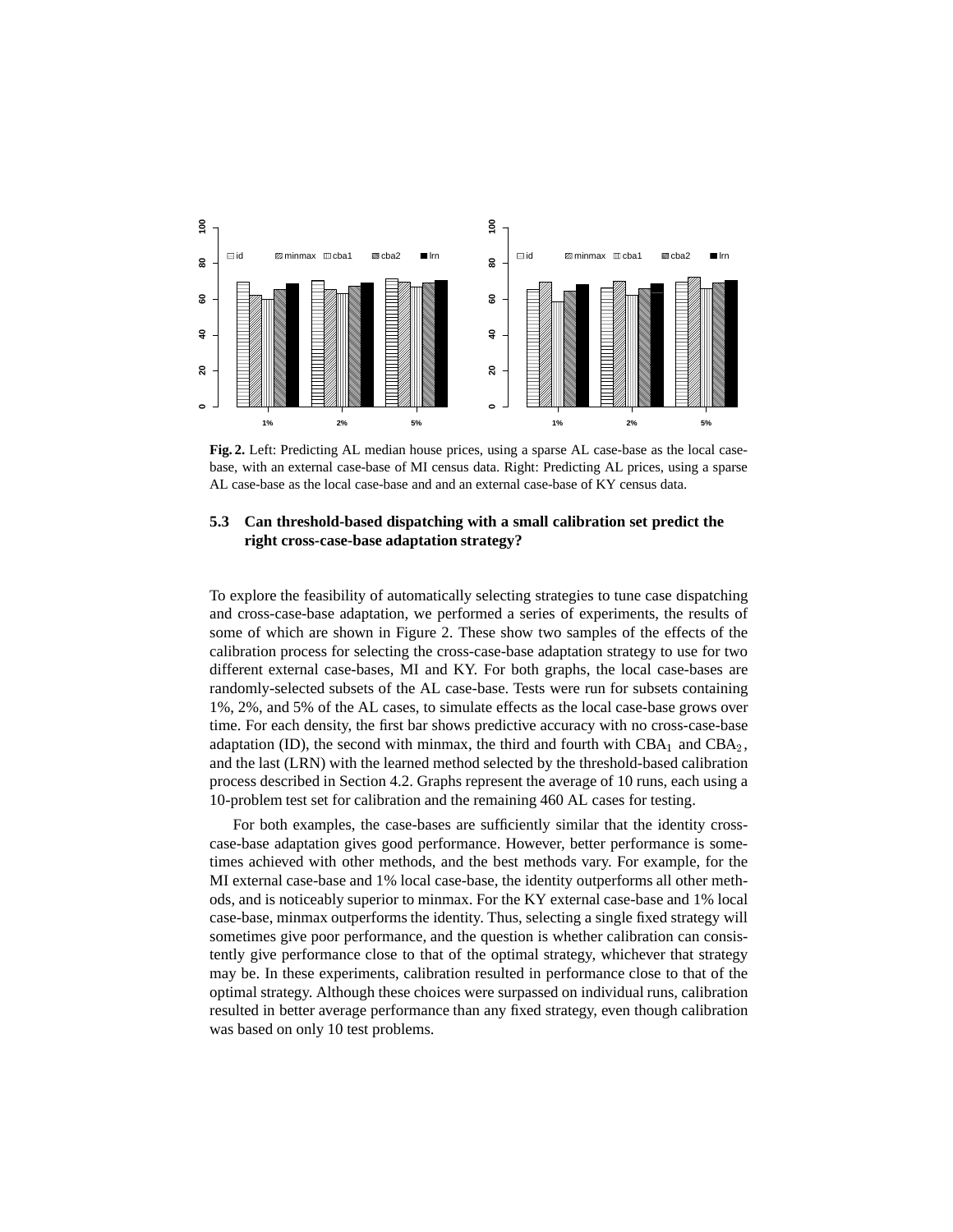#### **5.4 Can case-based dispatching with a small calibration set predict the right external case base and cross-case-base adaptation strategy?**

The overall goal of MCBR with self-calibration is to automatically adjust the MCBR system's dispatching and cross-case-base adaptation to make the best use of multiple case-bases. To test this ability, we compared the performance of a variety of strategies: using the local case-base only, using one of 12 fixed combinations of external case-bases and strategies (3 external case-bases  $\times$  4 cross-case-base adaptation strategies), using randomly-chosen combinations of case-bases and cross-case-base adaptation strategies, and using the case-based method of Section 4.2 to learn to select case-bases and crosscase-base adaptation strategies from the calibration process. All runs used sparse versions of the Indiana case-base  $(IN^*)$  as the local case-base, and test problems drawn from the full IN case-base, with leave-one-out cross-validation. One set of runs used MCBR with the external case-bases IL, KY, and OH, all of which were expected to have property valuation characteristics similar to the local case-base. Another used the external case-bases FL, IL, and NV, in which two case-bases, FL and NV, were expected to have quite different characteristics. 10 randomly-selected versions of the local case-base were tested as local case-bases, with 5 runs for each one using different randomly-selected calibration sets, for each of the four densities 1%, 2%, 5%, and 10%, for a total of 200 test runs.

As expected, the average benefits of MCBR were greatest for sparse local casebases. Figure 3 shows average results for the sparsest local case-base tested (1%). The left-hand graph shows results when the local case-base and external case-bases make similar predictions (in fact, the IL case-base with no cross-case-base adaptation outperforms the sparse local case-base IN\*). We note that for each of the external case-bases, there is a cross-case-base adaptation strategy for which dispatching markedly outperforms the sparse local case-base. On average, even random dispatching and selection of adaptation outperform the sparse local case-base, but this is outperformed by the learned strategy, whose performance is close to the maximum observed.

In the right-hand graph, the cases in the FL and NV case-bases are dissimilar to those in IN\*, and the cross-case-base adaptation strategies are insufficient to compensate. Here random dispatching is much worse, but performance with learned dispatching again surpasses the local case-base and is close to that of the best external case-base and cross-case-base adaptation strategy. In our tests, the learned method consistently approximated or surpassed the optimal single-method performance. As the local casebase became less sparse, the advantage of dispatching decreased, but learning still approximated the best performance, by sending problems to the local case-base. Thus the calibration method appears to be robust enough not only to guide dispatching when external case-bases are helpful, but also to shift to the local case-base when appropriate.

#### **5.5 How does the size of the calibration set affect performance of case-based dispatching and selection of cross-case-base adaptation strategies?**

The benefit of tuning strategies will depend on the sufficiency of the calibration set to guide dispatching and choice of cross-case-base adaptation methods. Ideally, a small set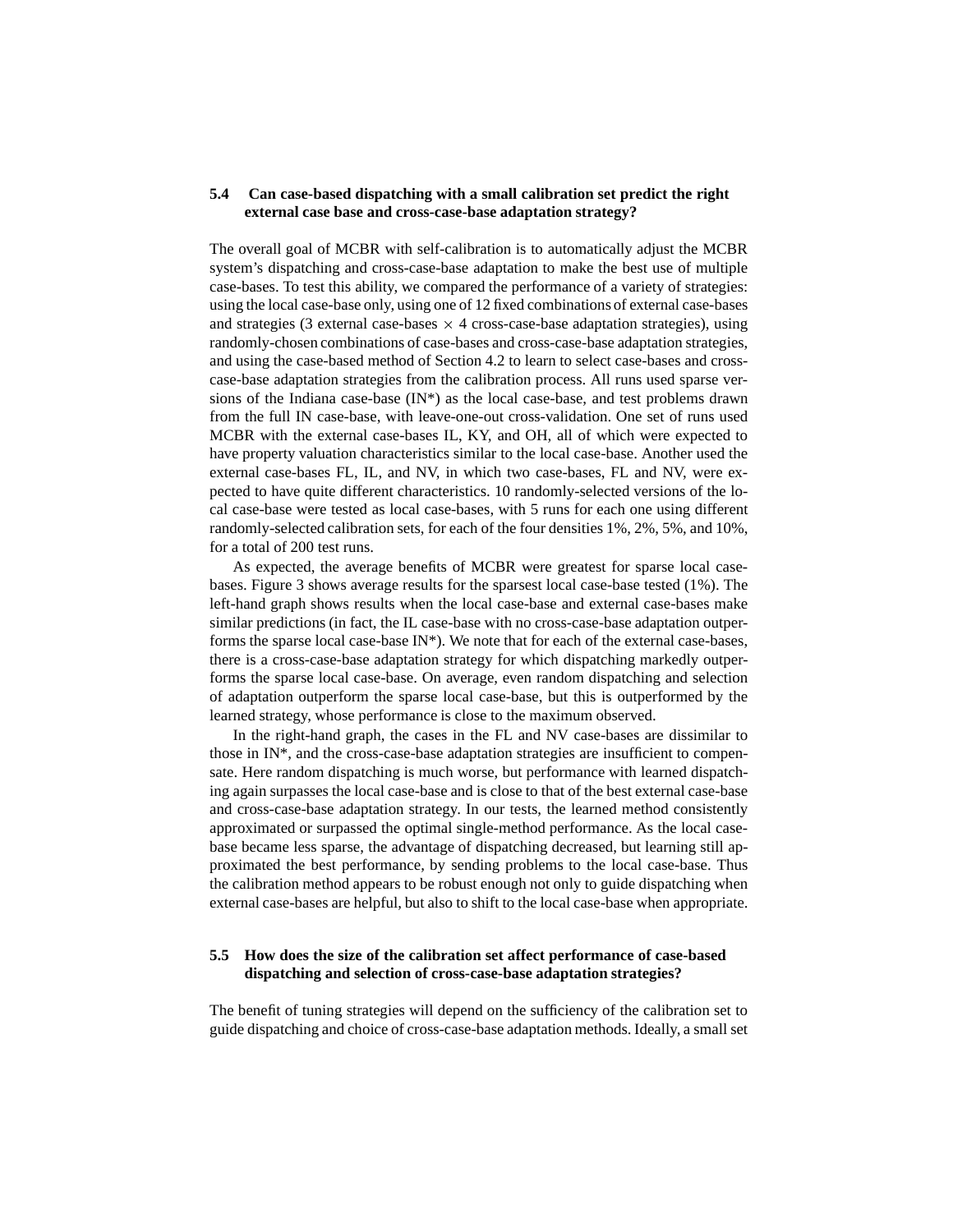

**Fig. 3.** . Comparison of performance of a sparse local case-base (IN\*) with two sets of external case-bases (IL, KY, OH, left, and FL, IL, NV right) for four cross-case-base adaptation strategies. RND designates random dispatching and cross-case-base adaptation; LRN designates the choices learned from the test problems by building up the dispatching case-base.

would be sufficient, both to minimize calibration effort and to decrease the cost of casebased dispatching. However, we expect smaller sample sizes to degrade performance. Thus an important question is how the calibration set size affects performance: whether the methods can make good dispatching decisions with limited-size samples.

To explore the effects of sample size on system performance, we performed an experiment to compare the performance of case-based dispatching/cross-case-base adaptation selection for different calibration set sizes. As the local case-base, we used a 1% version of the sparse Indiana case-base (IN\*). Calibration sets of all sizes ranging from 1–30 cases were randomly selected from the IN case-base, resulting in calibration set sizes ranging from 0.2%–5% of the total problem set. Additional calibration sets were generated up to size 200, in steps of 10. Performance was tested on all remaining cases in the original IN case-base, by leave-one-out cross validation. Runs were performed 15 times, selecting random subsets of IN for calibration, and the results were averaged.

Figure 4 compares the performance achieved with these sample sets to the performance that would be achieved by case-based selection of dispatching and crosscase-base adaptation, if the entire problem set were available for calibration. The figure compares five scenarios: (1) standard CBR with no dispatching, (2) calibration used to guide MCBR (dispatching and cross-case-base adaptation), to draw on three external case-bases expected to have similar characteristics to the local case-base (IL, KY, and OH), (3) random choice of case-bases between the local case-base  $IN^*$  and the IL, KY, and OH case-bases, with random choice of cross-case base adaptation strategies when external case-bases are used, (4) calibration used to guide MCBR (dispatching and cross-case-base adaptation) to draw on three external case-bases including two case-bases expected to have characteristics divergent from the local case-base (IL, FL, and NV), and (5) random choices, as in (3), with the external case-bases IL, FL, and NV.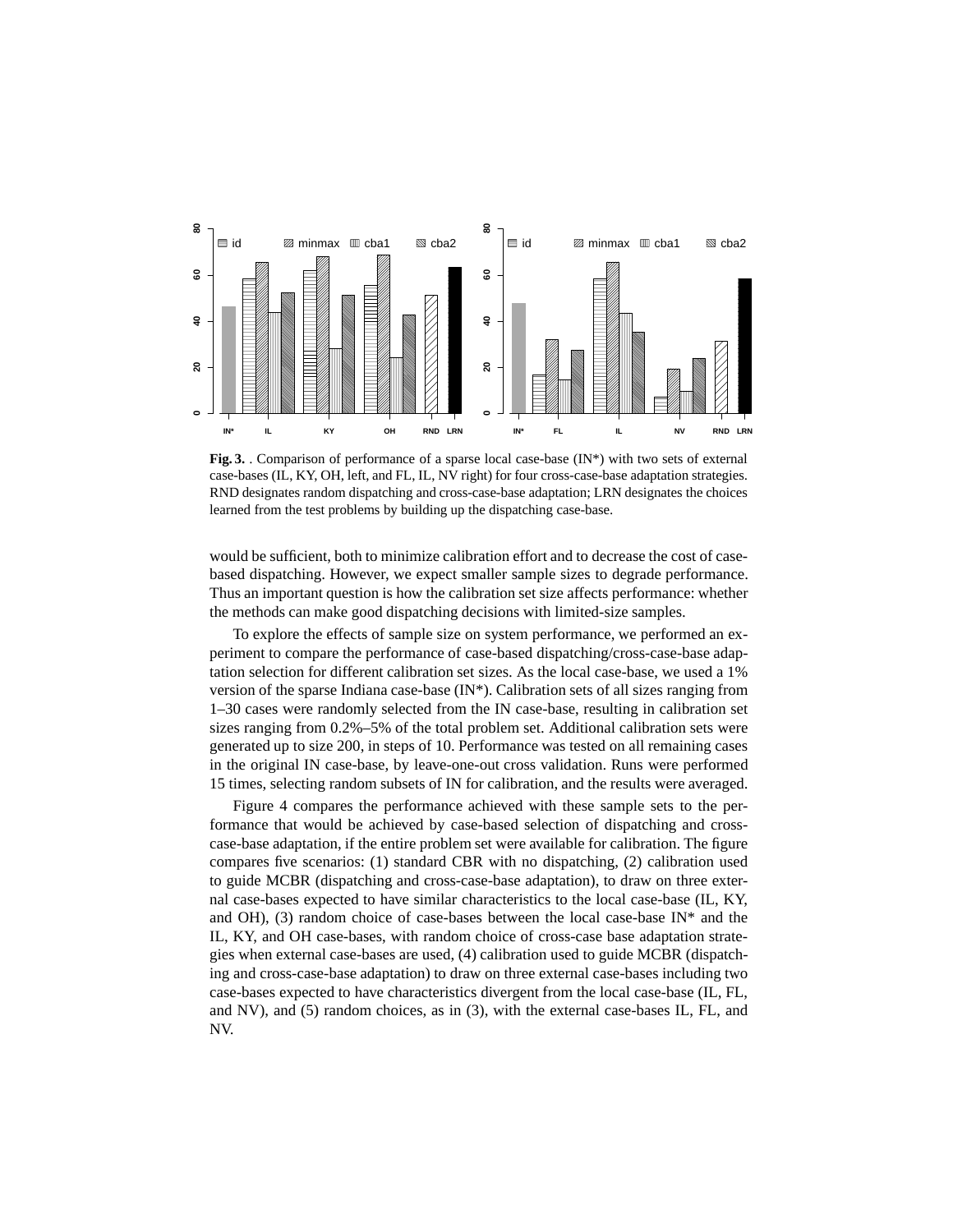

**Fig. 4.** The effects of calibration sample size on performance, with performance expressed as a percentage of the performance obtained when the entire case-base is used for calibration.

For a single case in the calibration set, performance is noticeably below that with the local case-base alone. Surprisingly, calibration on only two cases was sufficient to surpass the local case base on average. As expected, there is an increasing performance trend as the size of the calibration set increases. With 30 cases in the calibration set, performance was 96% of the performance achieved by calibrating on the entire case base, with the improvement curve leveling out for larger calibration set sizes.

When the external case-bases are similar to the local case-base (for external casebases IL, KY, OH), the average performance of the local case base alone (line 1) is similar to that achieved by random dispatching (line 3). However, when some of the external case-bases are quite different (IL, FL, NV), random dispatching results in poor performance (line 5). Either way, the learned strategies (lines 2 and 4) markedly outperform both the local case-base alone and random dispatching. These results are encouraging both for the value of learning MCBR strategies and for the ability to do so from limited sample sets.

# **6 Perspective**

*Relationship to distributed CBR:* Previous research has proposed approaches in which multiple CBR agents share contents of their individual case-bases as needed [11,7, 10] and have studied fundamental issues for efficient access of distributed case-bases [4], with the assumption that the case-bases are standardized. Recent research has also observed the benefits of strategically accessing case-bases with specialized coverage [8]. *Multi-case-base reasoning* differs in addressing questions of applying case-bases that may have been accumulated in other contexts, for somewhat different tasks, and consequently involve tradeoffs.

Most relevant to this paper is Ontañón and Plaza's [9] work on collaborative casebased reasoning. Their Bounded Counsel Policy uses a *termination check* to determine when a local agent's solution is unreliable, prompting consultation with other agents; they also develop methods for learning the termination check. Differences include that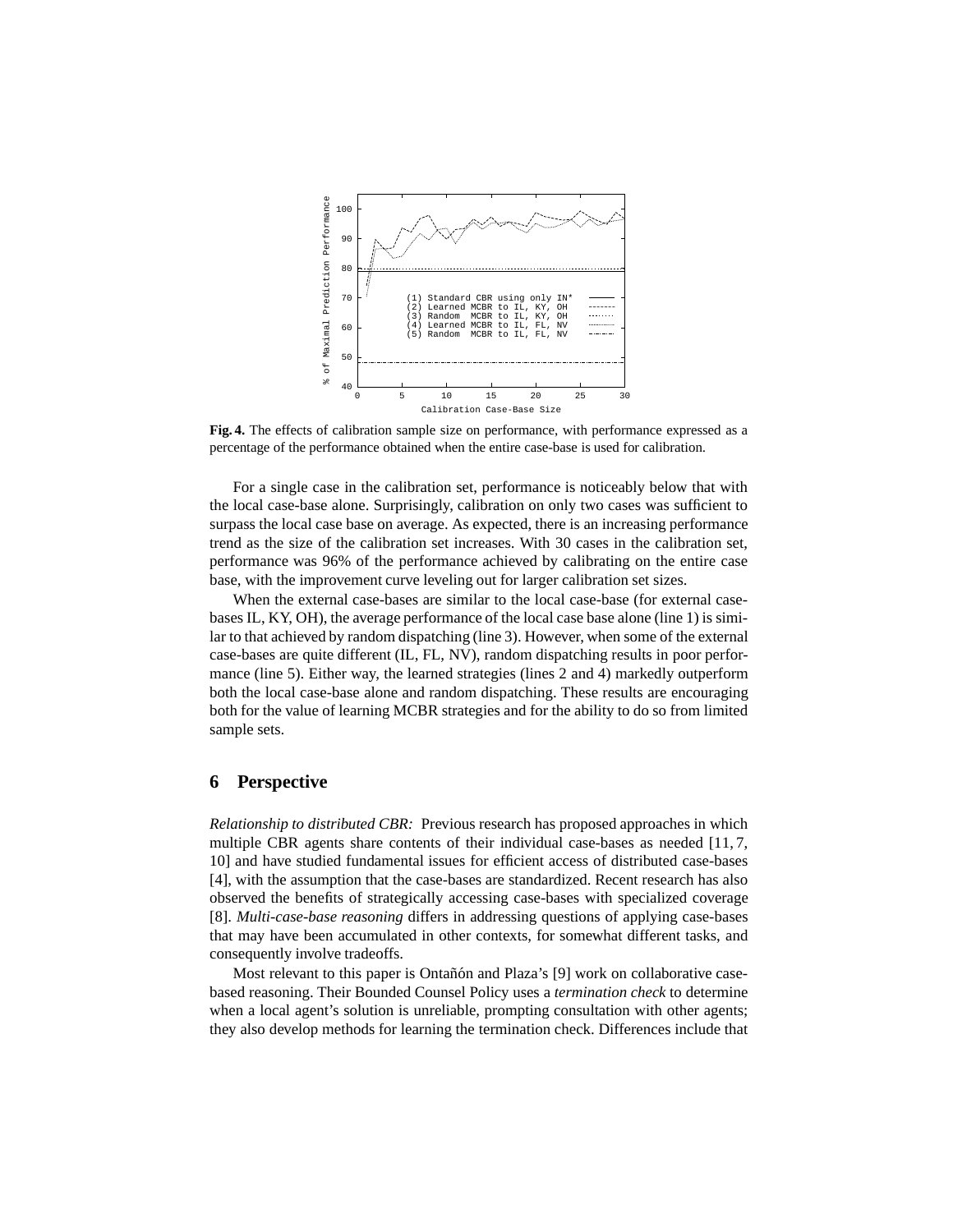termination checks form judgments based on solutions, rather than problems, and that their focus is on deciding when no more solutions need be sought from external casebases, rather than on learning which external case-bases are the best to consult.

*Relationship to Case-Base Maintenance:* The self-tuning approach to adjusting dispatching and cross-case-base adaptation can be seen as a form of *case-based reasoner maintenance* [12]. Case-based reasoner maintenance goes beyond maintaining the casebase, to automatically adjust other aspects of the CBR system. The calibration process proposed here for cross-case-base adaptation, for example, could be applied to select adaptation strategies in a single-case-base system. Although prior CBR systems have learned to refine certain characteristics (e.g., their indexing criteria), to our knowledge, our project is the first effort to develop CBR systems that can choose from a repertoire of processing strategies based on current circumstances. We consider work in this area to be a promising future direction for developing self-maintaining CBR systems that can dynamically adjust themselves to new circumstances.

*Relationship to Distributed Databases and KDD:* Research in IR, KDD, and distributed databases is pursuing a number of areas that may prove useful to MCBR. For example, the question of how large a sample to use to predict data streams, which may be important in selecting a test set for self-calibration, has been studied in [3]. In the IR community, strategies have been developed for estimating the contents of data sets with small samples of their data [1]. Analogous strategies may be useful for making more informed choices about which case-bases to access—by estimating their areas of competence—as well as for choosing test sets of cases for calibration.

An important issue beyond the scope of this paper is how to establish correspondences between case representations, if the representations used by different case-bases differ. Recent databases research on enabling automatic transformation of XML documents, and on learning to map between structured representations (e.g., [2]) promises to be useful for this task.

## **7 Conclusions**

When external case-bases are available to supplement local case knowledge, they can provide a valuable additional resource, especially during the early stages of the growth of a case-base. However, unless the external case-base addresses precisely the same task, cases from external case-bases may not be immediately applicable, necessitating cross-case-base adaptation. Unfortunately, it may not be clear which external case-bases to draw on, which cross-case-base adaptation strategies to apply, or whether the results of applying those strategies will be adequate. The benefits of MCBR depend strongly on the specifics of the problem at hand and how increased case similarity balances against differences in the tasks and environments for which different case-bases were gathered. Unless it is possible to determine when and how to apply MCBR, there is no guarantee that MCBR will be advantageous.

This paper has presented methods that enable an MCBR system to learn when and how to draw on external case-bases, based on testing a small sample of domain prob